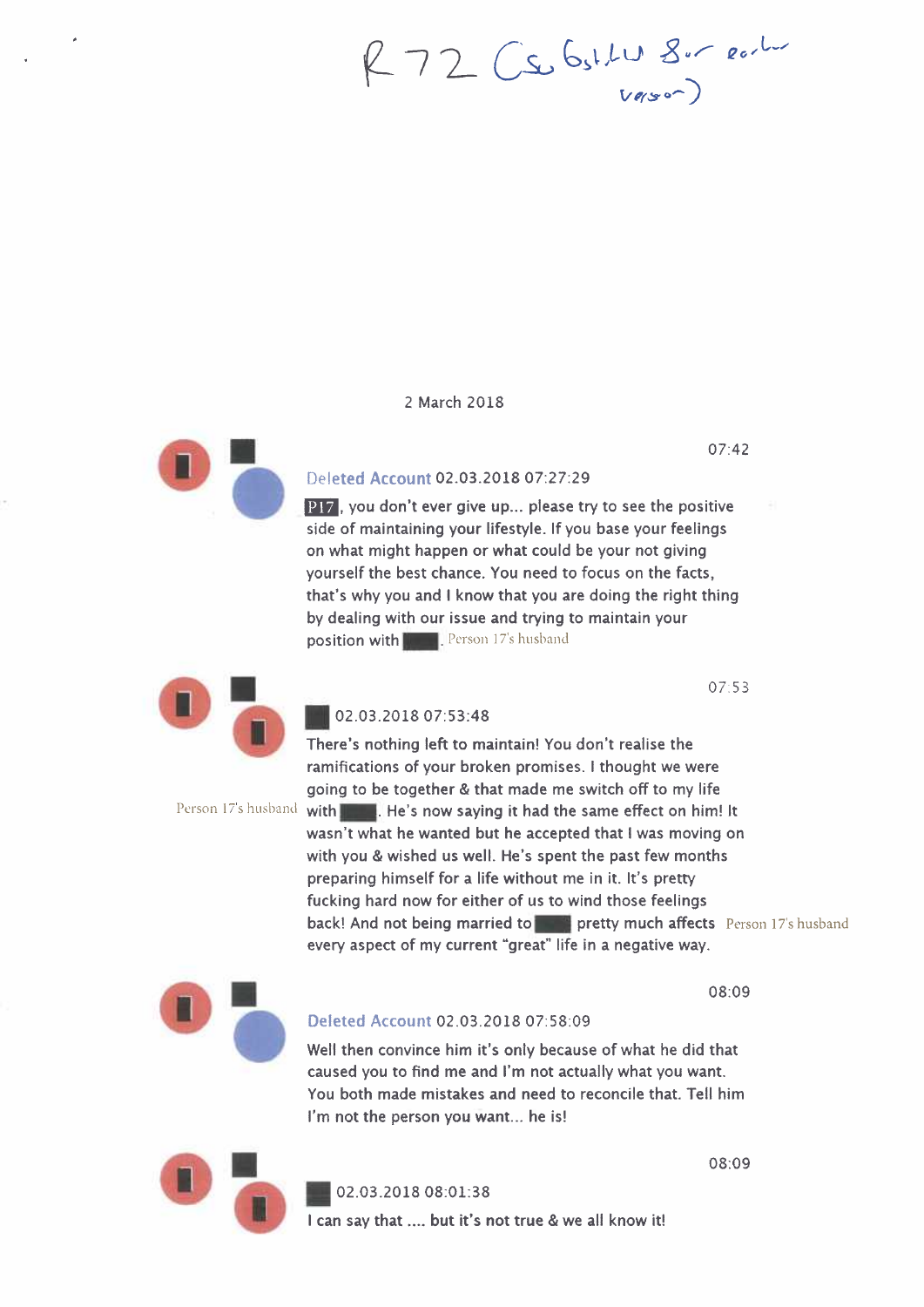#### Deleted Account 02.03.2018 08:04:58

But at least it stabilises things will you decide what you do want to do and when.

08:09

# 02.03.2018 08:08:16

Ben I don't need you to tell me you love me in order to know those things about myself. Again - it's pretty fucking hard to wind back on my feelings for you & I would've thought it should be the same for you! I don't suddenly stop loving you just because we aren't going to be together. I need to feel like I did when you first broke your decision to me in London - that you have really strong feelings for me (love me) & wish you could be with me if life was different but you just can't etc etc. Otherwise what I am to you other than a good time? Which makes me feel like shit.

08:47

### Deleted Account 02.03.2018 08:47:17

But that is how I feel **P17** and I've told you that. I wish we had of met under different circumstances.... unfortunately we didn't and that's why I don't want to keep revisiting this because then we run the risk of destroying that memory. I don't want us to become resentful of each other.

13:01



**•** 

# 02.03.2018 12:37:40

No I don't want anything from you. Stop telling me you care & that you'll be there for me - you don't & you aren't! I'm angry because you don't give a fuck about anything unless it directly affects you!

13:01

# Deleted Account 02.03.2018 12:41:39

I would like to be there. When do you get in.

13:01

# 02.03.2018 13:00:13

I haven't booked flights yet. There's a legitimate thing down there on Sun 11/03 that I wasn't planning to go to but can probably use as an excuse. I just need to invent some reason why I then need to stay on for Mon & Mon night.



# Deleted Account 02.03.2018 14:05:43

Wake up to yourself... I'm trying to mitigate the fallout for Person 17's husband you with 1111. We can talk about how that looks but you

14. 13